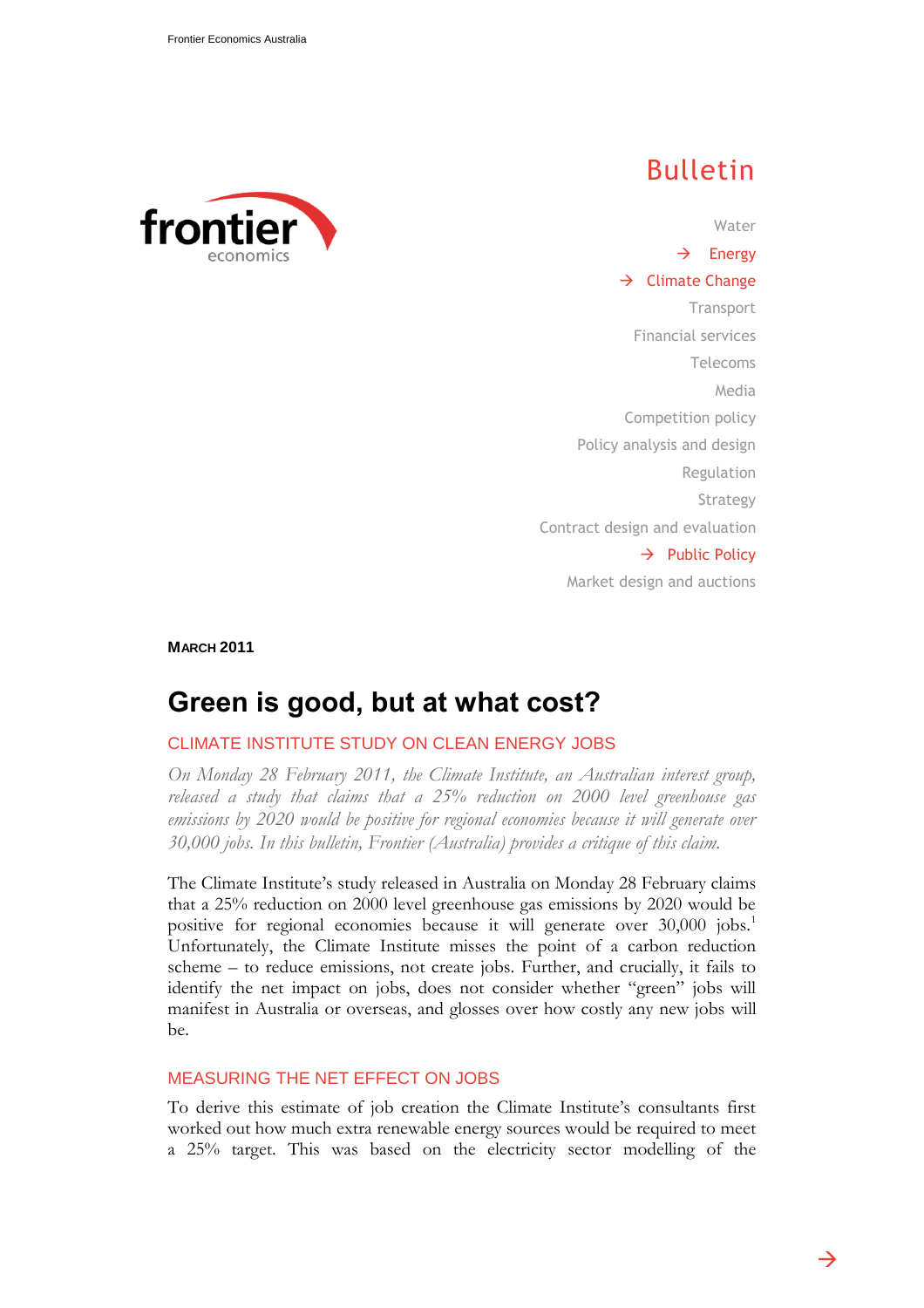"Garnaut25" scenario conducted for the Australian Treasury. To work out jobs created, the consultants simply multiplied the capacity installed by some "factors" specific to each technology. Then they add up the jobs. The consultants work out that a total of 31,743 jobs are created.

Unfortunately, this is simply voodoo economics revisited and only a half-truth. The jobs in question are only new jobs to the extent that the people employed in them could not have worked elsewhere. To show that it is better to put these people into green jobs, one would have to demonstrate that the economy is better off shifting people into these jobs at the expense of jobs in other sectors. The study does not attempt to do that. All the study shows is that if you subsidise green jobs, then you should expect to see more green jobs, much as if you subsidised investment in sausage factories you would expect to see an increase in jobs making sausages.

This type of partial analysis is flawed since it does not include any estimate of jobs lost in other areas, wages effects, or national income effects; hence there is no estimate of the cost involved in the creation of these jobs. The truth is that Australia will suffer job losses in **net terms** following any meaningful cuts in emissions. This is because Australia is a small, trade exposed, energy intensive economy.

The Australian Treasury conducted detailed modelling on the impacts of a carbon pollution reduction scheme, but did not release analysis on job impacts. You can find these results in *Australia's Low Pollution Future* at: [http://www.treasury.gov.au/lowpollutionfuture/.](http://www.treasury.gov.au/lowpollutionfuture/) Using the same very detailed general equilibrium macro-economic methodology and assumptions as Treasury, Frontier (Australia) found that Australia will suffer a net job loss of about 37,000 by 2030 with just a 5% cut in emissions. (See: [http://www.frontier](http://www.frontier-economics.com/europe/de/news/783/)[economics.com/europe/de/news/783/\)](http://www.frontier-economics.com/europe/de/news/783/). Even then workers will have to take a cut in real wages of over 3% to keep job losses to this level. So while green jobs might appear, jobs in other parts of the economy will fall by more.

### ALL JOBS ARE NOT EQUAL

Even if we accepted the Climate Institute"s estimate of green job creation, we can compare this against the loss in per capital GNP to deliver these jobs to derive an implied "cost per job". This sheds light on how effective a carbon price might be in creating jobs. The Treasury report GNP per capita in Chart 6.9 of *Australia's Low Pollution Future*, which you can find at the link above. In 2020 the Reference case Gross National Product (GNP) per capita is \$55,900, while the Garnaut25 GNP per capita is \$54,700. Recall that the Climate Institute rely on the electricity modelling of this scenario. This is a reduction of \$1,200 per person. For a population of 24.9 million in  $2020^2$  this equates to \$29.9 billion or around  $2\%$  of total GNP. If we divide this lost GNP by the Climate Institute estimate of 31,743 jobs created, **this equals \$941,300 per job**. This is just the loss in GNP by 2020, compared with the Climate Institute estimate of jobs created by 2030 when we can expect the cost per job to be even higher.